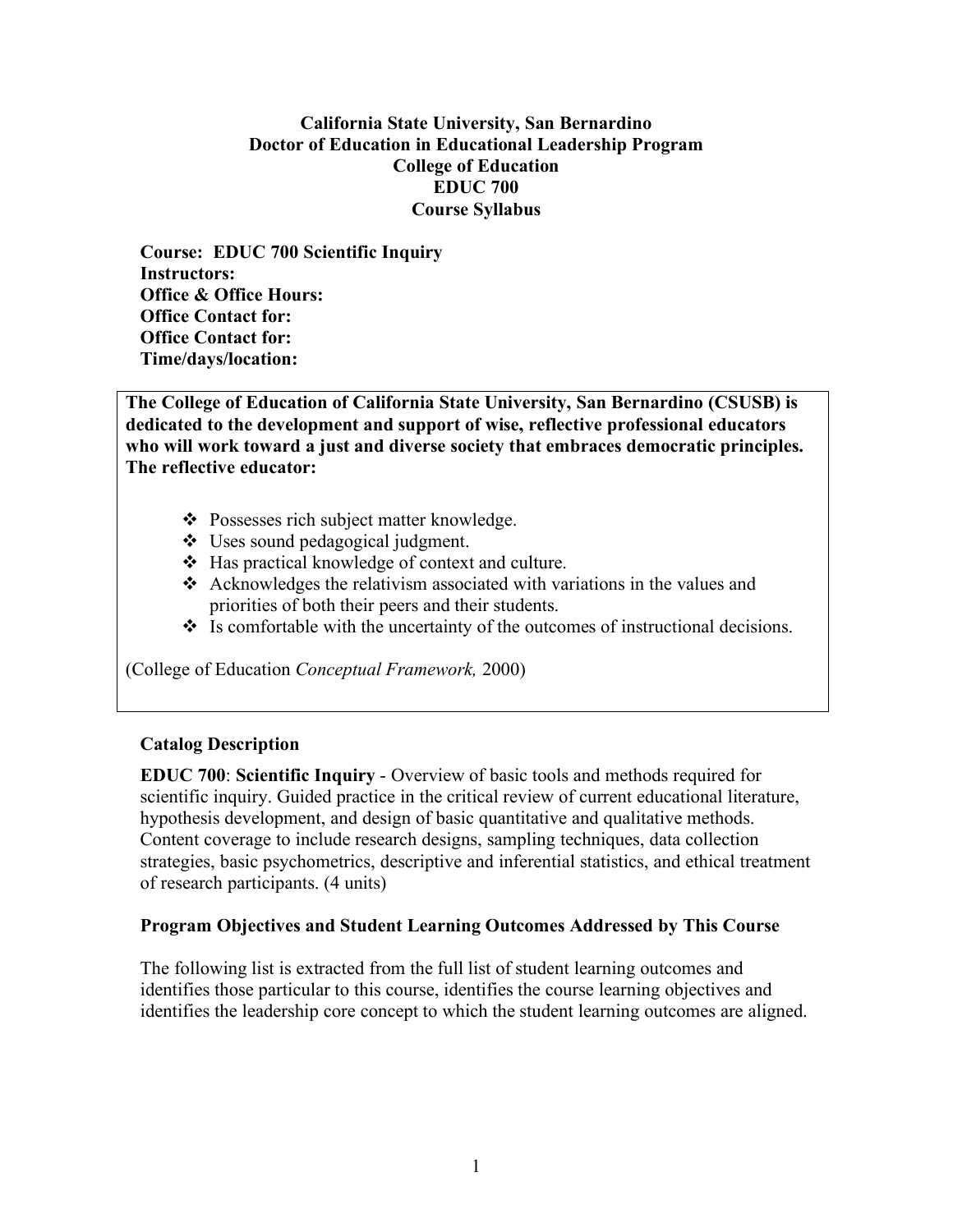#### **Students Will Become:**

### **I. Designers and users of quantitative research to effectuate reform and increase student achievement.**

a. Who understand the relationship and relationship and relevance of various theories of knowledge to the study and application of research methodologies in education.

b. Who understand the differences between quantitative and qualitative design and how epistemological perspectives are reflected in those research methodologies.

c. Who understand how theoretical paradigms and perspectives are reflected in those research methodologies.

e. Who understand frequency distributions and their meaning.

f. Who understand contingency tables and how to test variable relationships.

g. Who understand the concept of reliability and validity.

h. Who understand central tendency, variability, standard normal distributions, and likelihood of getting an exact mean.

i. Who understand the concept of effect size in evaluation studies and how to calculate them on SPSS.

j. Who understand the conception of hypothesis testing, the null hypothesis, the concepts of Type I and Type II errors, t-test, analysis of variance (ANOVA), and procedures for running t-tests and AVOVA on SPSS or similar programs.

k. Who understand the ideas of predicting one variable from another (correlation/regression) and explanatory power versus reliability of finds when interpreting correlations and regression.

## **Activities are Aligned with Student Learning Outcomes to Achieve the Course Objectives.**

Students will engage in and be evaluated through the following activities:

- 1. Course Assignments.
- 2. Seminar Participation
- 3. Examinations.

**Objectives:** By the end of the course, students will be able to:

- 1. Search and use the scientific literature to answer and pose research questions.
- 2. Write testable, scientific hypotheses.
- 3. Develop methodology capable of producing defensible results.

4. Explain the difference among true experimental designs, quasi-experimental designs, and other non experimental designs.

5. Describe threats to valid inference, as well as employ methods to avoid these threats.

6. Identify scales of measurement given variable descriptions.

7. Evaluate the reliability and validity of inferences based upon common types of educational testing.

8. Compute and explain basic descriptive statistics.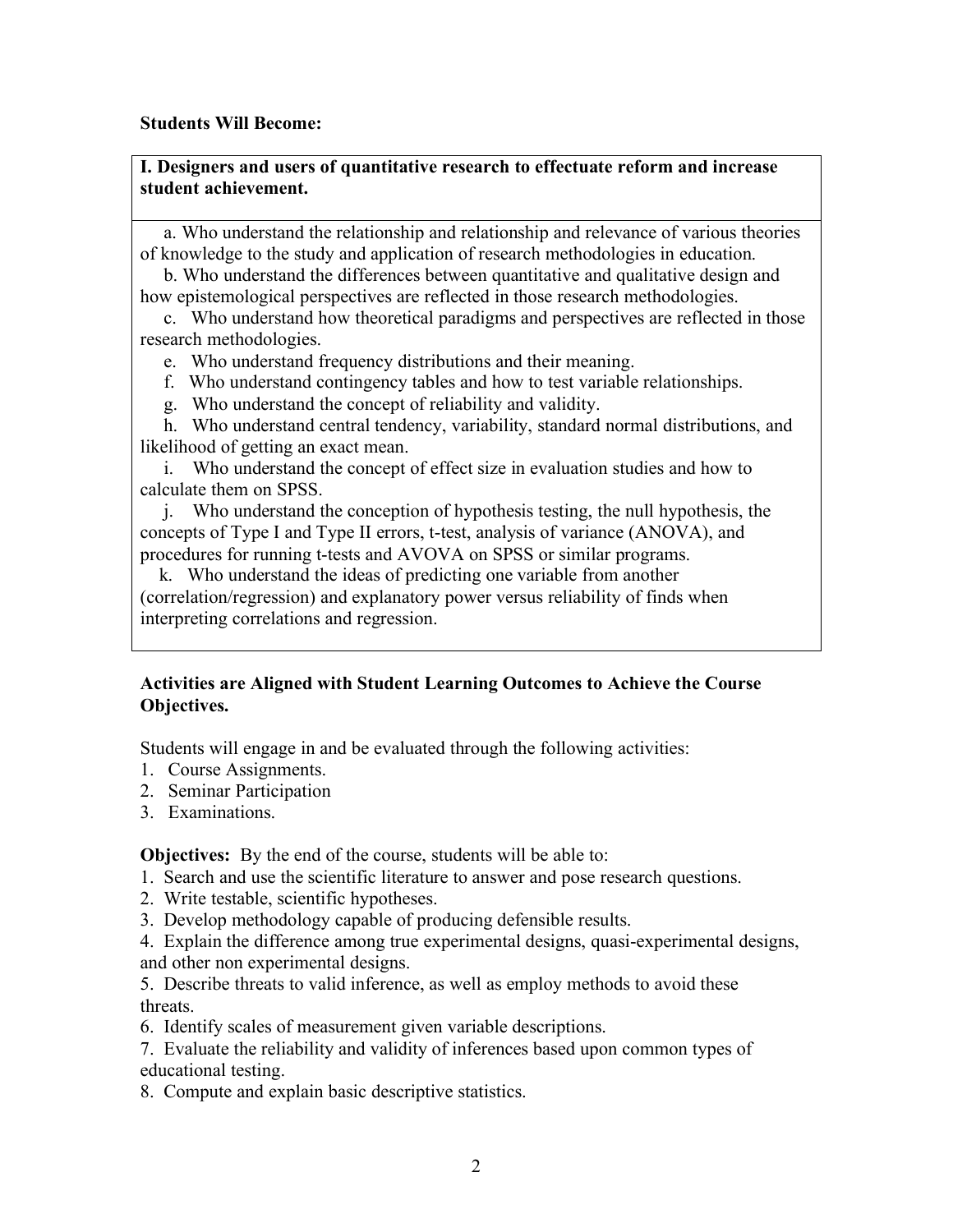9. Develop a basic plan of statistical analysis given a simple hypothesis. 10. Write a basic research proposal.

**Purpose and Course Design**. This is the first of a sequence of courses designed to enable you to become an empirically-based practitioner. "Empirically-based" simply implies that, when possible, decisions you make in the field are grounded upon scientific observation of data. Part of what makes any profession a "science" is that questions are answered and problems addressed not just by intuition, logic, or personal experience, but rather by systematic observation of actual events and behaviors. Policy then can be justified as "best practice" based upon results of research. As a general rule, and across most situations, data beats intuition.

Does this mean you have to write a grant and conduct research before you can make a decision? That would not be practical. The first bit of good news, however, is that many competent scientists already have completed incredible volumes of research, dealing with almost every educational topic and problem imaginable! Most likely, you already subscribe to professional journals, and you already have begun your task of absorbing trends, models, and theories relevant to your field of practice. But, the obligation to be "up-to-date" is somewhat daunting, research articles can be terribly confusing, and – perhaps worst of all – you probably have noticed that sometimes results of different studies are inconsistent or downright conflicting (often depending on who sponsored the research!). Nevertheless, one of the factors that should distinguish a doctoral-level practitioner from a non-doctoral practitioner should be their sophistication in the use of the professional literature. One of the goals of this sequence of courses will be to enable you to read scientific literature with an evaluative eye, judging its relevance to your own problems and circumstances.

And part of what makes one capable of evaluating research is to have participated in the activity oneself. Learning by doing is hard to beat! By completing the process of developing a literature-based proposal, stating testable hypotheses, finding and/or designing adequate measures, collecting the data, analyzing the data, and forming subsequent conclusions about the relevance of the results to theory and practice, you will become more capable of evaluating the practice and conclusions of others. Much of the task comes down to learning new vocabulary. Nevertheless, once words are learned, the concepts are relatively simple.

The other reason to learn how to conduct research is that you will want to do your own. Whether or not you publish is not the most important issue. Whether or not you are capable of using data to evaluate and influence the success of your organization is. The literature will not provide direct, conclusive answers to all of the unique problems and circumstances you face. Also, incredible amounts of data already are collected in every educational organization, and much of this is made public. Others will be more than happy to tell you what this data means. Your credibility may depend in part on your ability to analyze and interpret the data independently. Good data is often badly misinterpreted.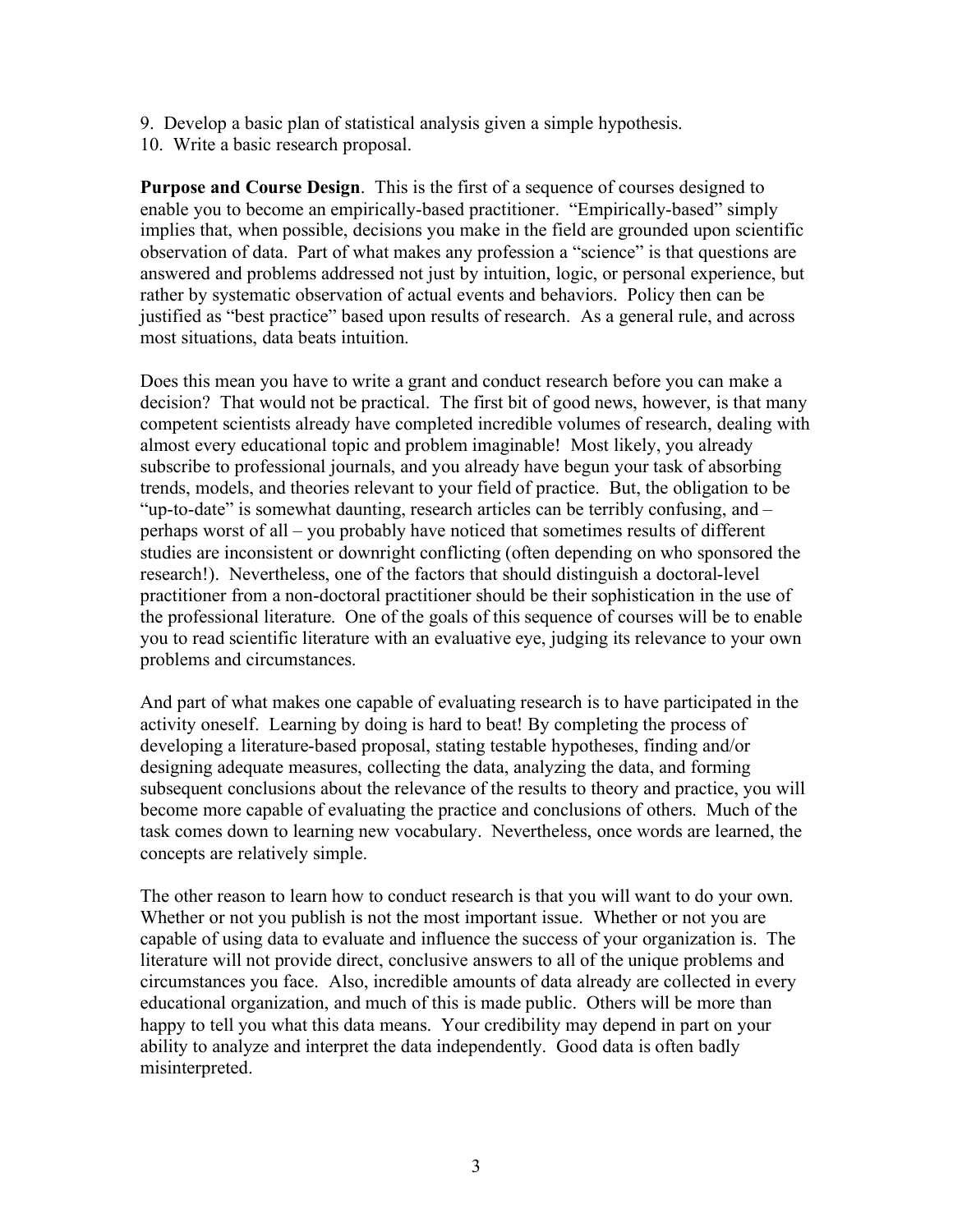And you will still use logic, intuition, and good old common sense! But you may notice that your "common sense" starts to become grounded by what has been learned scientifically. When you need to make a quick decision, you may discover that it is consistent with a theoretical model that has years of empirical support. Judgments based only upon one's own life experience can be flighty and easily influenced by the latest trend or an influential speaker. Long-term policies built upon data-based principles enable consistency and stability necessary for institutional success. The confidence you will need to practice at the level to which you aspire will not come just from the fact that they will call you "Dr." That confidence will come from your ability to make decisions that are more than "good guesses."

This course specifically will take you through the process of using the literature, stating interesting, testable hypotheses (fancy word for "questions"), and developing a research methodology for testing those hypotheses. Aspects of the research methodology will include treatment of subjects, principles of measurement, and matching the design and measures to appropriate statistical tests. While basic statistics will be reviewed, and students will be introduced (re-introduced) to SPSS, numbers-crunching will NOT be a large part of this course. The end product of this class will be a proposal. A proposal does not include actual numerical results – only an analytic plan. Skills needed to produce the results section and subsequent discussion will be the focus of additional courses to follow in this sequence.

**Readings**. (Additional readings listed in course schedule)

### Slavin, R.E. (2007). **Educational Research in an Age of Accountability**. Allyn & Bacon.

Written in a very clear and user-friendly style, this text focuses on understanding the intent of the researcher, the procedures, and the results so that students can use appropriate research findings to inform school change. This text emphasizes how responses to the accountability movement in schools can be focused around using and understanding scientific inquiry. It balances quantitative and qualitative research methodology and discusses action research and mixed methods in detail.

Principles for conducting research and criteria for evaluating its overall credibility are presented in a concise manner. Students are shown how to analyze and evaluate research, and judge the usefulness of the findings for educational practice. In addition, students are shown how this knowledge can translate to their own classrooms.

Gerber, S.B. & Finn, K. V. (2005). *Using SPSS for Windows, 2nd ed.* Springer. The second edition of this popular guide demonstrates the process of entering and analyzing data using the latest version of SPSS (12.0), and is also appropriate for those using earlier versions of SPSS. The book is easy to follow because all procedures are outlined in a step-by-step format designed for the novice user. Students are introduced to the rationale of statistical tests and detailed explanations of results are given through clearly annotated examples of SPSS output. Topics covered range from descriptive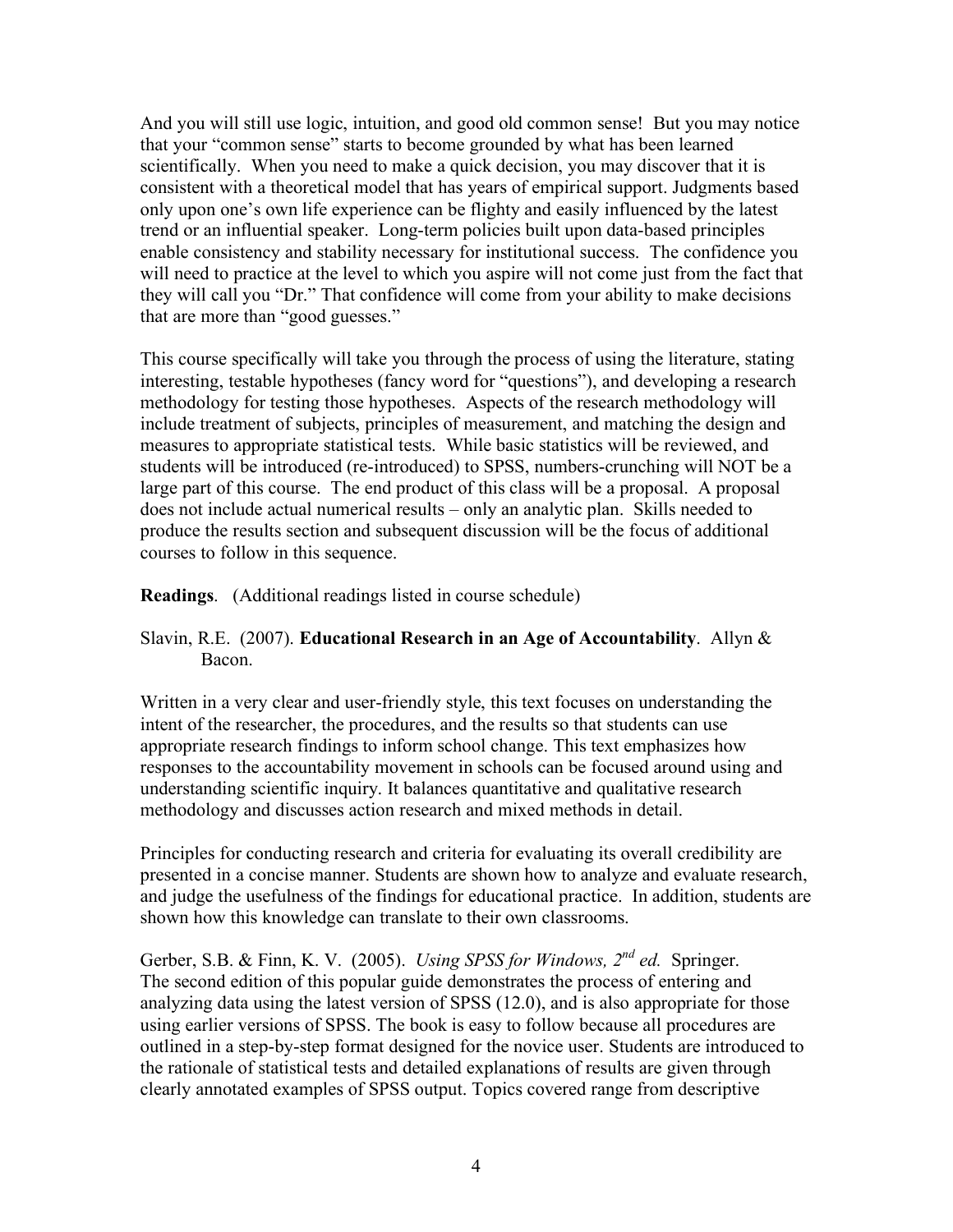statistics through multiple regression analysis. In addition, this guide includes topics not typically covered in other books such as probability theory, interaction effects in analysis of variance, factor analysis, and scale reliability. This book can be used in two ways: as a stand-alone manual for students wishing to learn data analysis techniques using SPSS for Windows, or in research and statistics courses to be used with a basic statistics text. The book provides hands-on experience with actual data sets, helps students choose appropriate statistical tests, illustrates the meaning of results, and provides exercises to be completed for further practice or as homework assignments.

**Evaluation**. Half of the quarter grade will be based upon two in-class exams, a mid-term and a final. These will be equally weighted (each worth 25 of the quarter grade). Exams will be short essay. For each exam, 12 questions will be asked, of which the student will answer 10 (I always believe in a couple of degrees of freedom!). Items will be equally weighted (each worth 10% of the exam grade). The exams will be graded on a curve. The difference between the top score and 100% will be added to every exam score.

The remaining 50% of the quarter grade will be based on the evaluation of the course project, a research proposal. Because the focus of this course is using and doing research, each student will submit a plan for a research project. The sequence of the course is designed to follow the sections of a research proposal. Also, throughout the quarter, critical pieces or draft sections of the project will be due to the instructor for review and feedback. This should help ensure the successful completion of a quality project. The instructor will assign a percentage score to the project based on the grading scale given above. The final quarter grade will be based 25% on the midterm exam, 25% on the final exam, and 50% on the quality of the research proposal.

Midterm Exam – 25% Final Exam  $-25%$ Research Proposal – 50%

The grading scale for the exams and the course will be:

|                      | $80 - 82$ -----B-  | $67-69$ ------D+  |
|----------------------|--------------------|-------------------|
| $90-92$ ------- $A-$ | $77-79$ ----- $C+$ | $63-69$ -------   |
| $87-89$ ----------   | $73 - 76$ -----C   | $60-62$ ------D-  |
|                      |                    | $\leq 60$ ------F |

**Schedule of Topics and Assignments**. With the exception of the first session, all reading assignments should be completed before each class.

Week 1 – Introduction and Overview. (Slavin, Chapter 1). Review of Literature Search Procedures, Anatomy of a Research Paper, Description of Project. (Slavin, Chapter 15)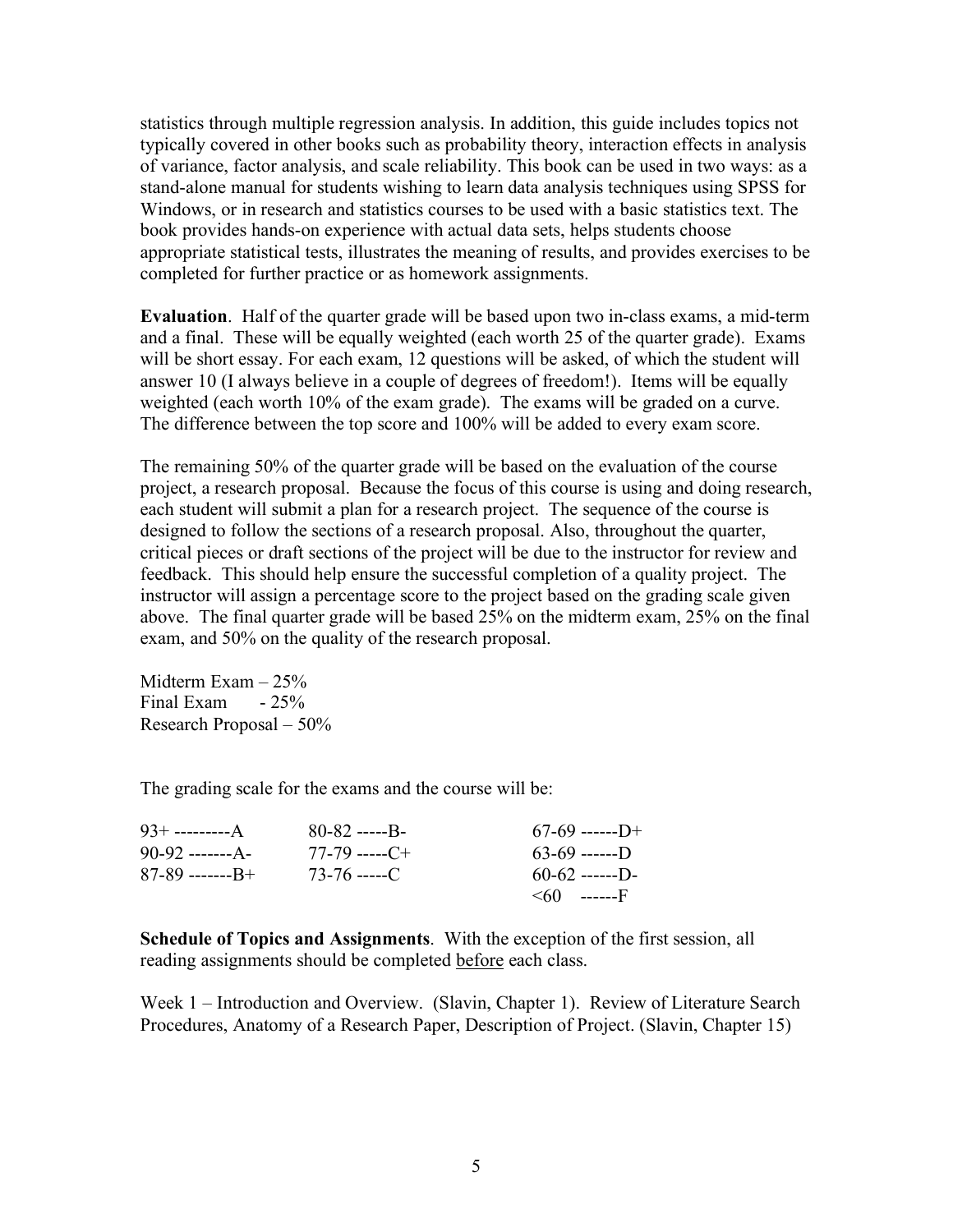Week 2 – Data, Research & Accountability. (Slavin, Chapter 1). Randomized (True) Experimental Designs. (Slavin, Chapter 2). Quasi-Experimental Designs. (Slavin, Chapter 3).

Week 3 – Other Non-Experimental Designs: Time Series (Slavin, Chapter 4), Correlational Designs (Slavin, Chapter 5), and Survey Research (Slavin, Chapter 6).

\*Hotgraves, T. (20040. Social desirability and self-reports: Testing models of socially desirable responding. *Personality and Social Psychology Bulletin, 30,* 161-172.

## **Preliminary Bibliography for Proposal Due**

Week 4 – Qualitative Research (Slavin, Chapters 7, 8, & 9).

\*Ercikan, K. Roth, W. M. (2006). What good is polarizing research into qualitative and quantitative? *Educational Researcher, 35,* 14-23.

## **Draft Hypotheses for Proposal Due**

Week 5 – Review, Discussion, & **Mid-term Exam**.

Week 6 – Threats to Validity (Slavin, Chapter 10). \*Gosling, S.D., Vazire, S., Srivastava, S., & John, O.P. (2004). Should we trust webbased studies? *American Psychologist, 59,* 93-104.

Week 7 – Measurement/Psychometrics (Slavin, Chapter 11). \*American Psychological Association. FAQ/Finding information about psychological tests. www.apa.org/science/faq-findtests.html

Week 8 – Planning and Implementing the Study (Slavin, Chapter 12). \*Wampold, B.E. (2006). Designing a Research Study. In F. T. L.Leong & J.T. Austin (EDS.), *The psychology research handbook* (p.93-103). Thousand Oaks, CA: Sage.

### **Draft of Methods Section for Proposal Due**

Week 9 – Descriptive Statistics, Basic Inferential Statistics (Slavin, Chapter 13) (Gerber & Finn, Chapters 2-4).

\*Smith, P.C., Budzeika, K.A., Edwards, N.A., Johnson, S.M., & Bearse, L.N. (1986). Guidelines for clean data: Detection of common mistakes. *Journal of Applied Psychology, 71,* 457-460.

Week 10 – Basic Inferential Statistics, cont. Matching Design, Measures, and Hypotheses to Statistical Analyses (Slavin, Chapter 14) (Gerber & Finn, Chapters 10-12).